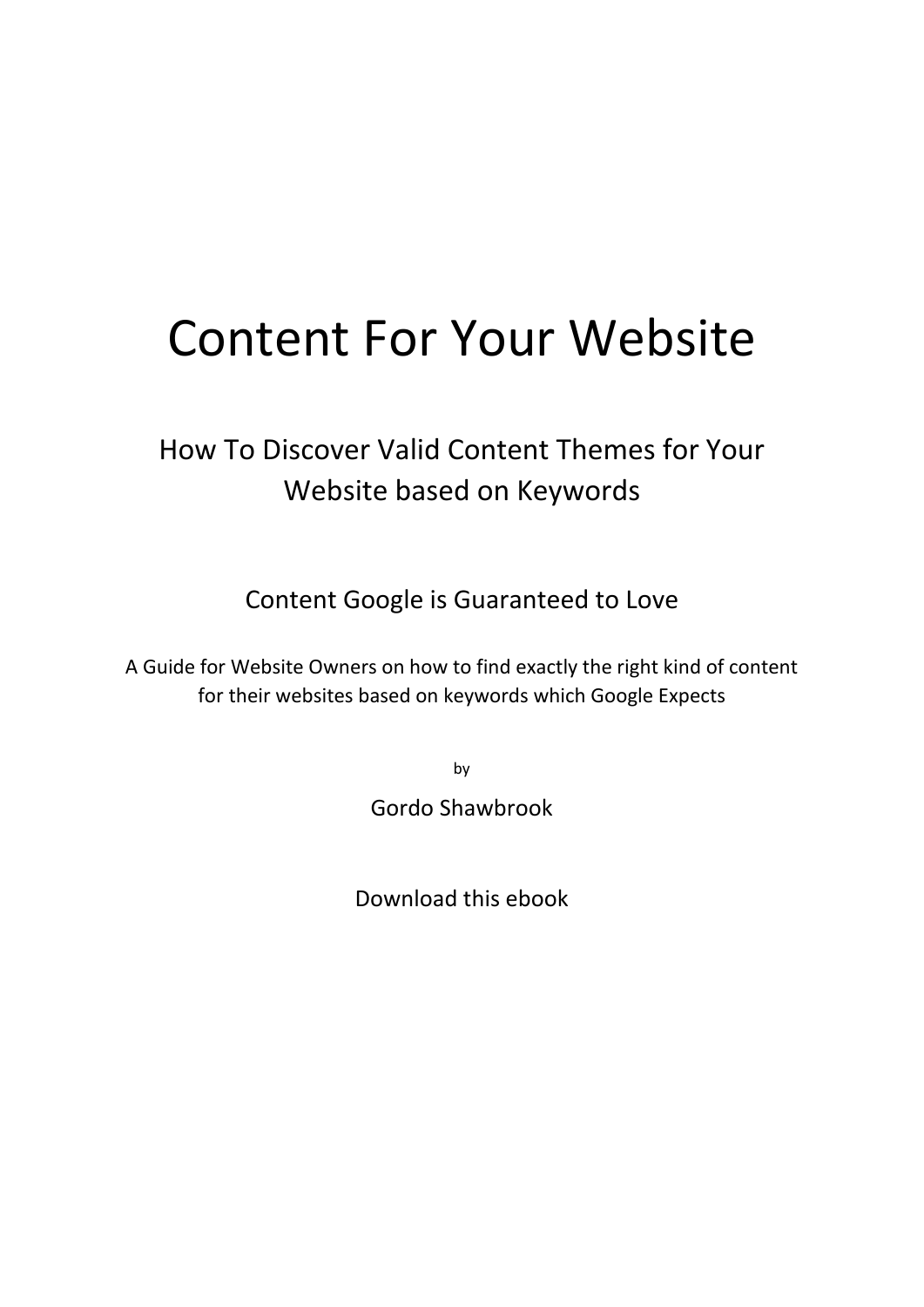This short guide is for website owners who are concerned about putting the right kind of content on their websites.

Website owners will be concerned that they have the right content for their sites or blogs, the kind of content that Google loves and will reward with a good ranking in the search results pages. Obviously you'll want to have content which is relevant to the theme of your website, but how do you know how relevant or targeted that content is? How do you verify the validity or relevance of the content in the first place?

You will likely know which main keyword or keywords you are targeting for your website. But what about the secondary keywords, or the "long-tail" keywords, those less competitive keyword phrases which are so important in getting the visitors (the low-hanging fruit, as it is sometimes described) to your site? These are the keywords that also help to clarify and remove any ambiguity in your main keyword, to reinforce and provide authority to your main keyword and your site's overall authority: how do you find these?

Perhaps more importantly, how do you decide what Google likes, and how can you tell the content that Google actually *expects to see* on the most relevant sites?

Actually, the answer is staring us in the face. There are two main authority sources where the answers to these questions are hidden in plain sight. The first one is Google itself. The second is Wikipedia.

Enter a main subject or topic into the Google search box and hit the return button. At the bottom of each page of results there is a section which supplies related subjects. These could be said to consist of some "long tail" keywords which are highly relevant to the main search term.

So let's enter as a main keyword "Spring Cleaning".

Near the bottom of the page, below the first page of actual search results, is a section called "Searches related to spring cleaning".

Here is the list in full. It consists of just 8 long-tail keywords:

when to start spring cleaning spring cleaning tips and tricks spring cleaning tips 2019 spring cleaning quotes when is spring cleaning week 2019 spring cleaning in hotel spring cleaning list 2019 simple spring cleaning checklist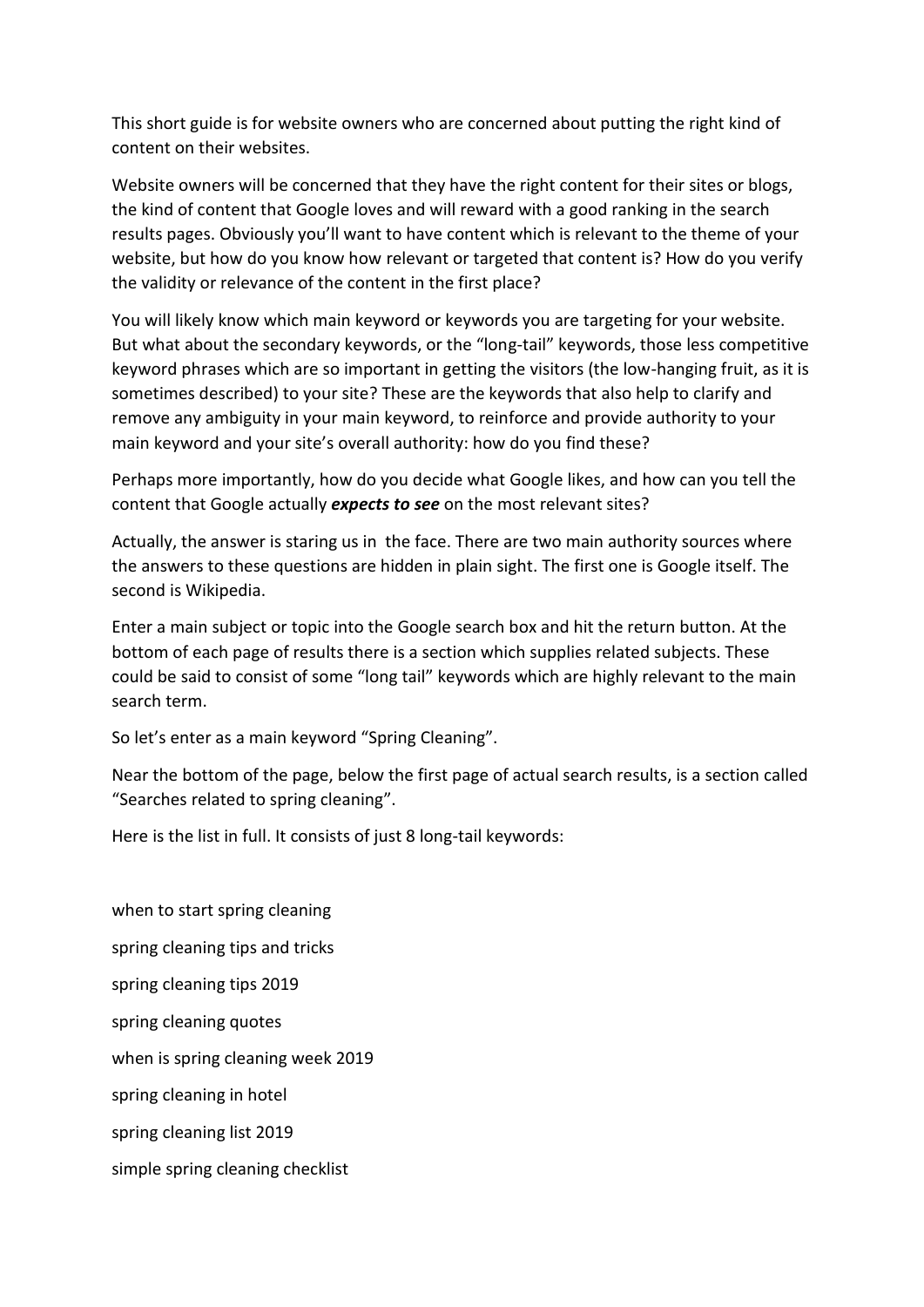Each is a link to its own page of search results. So you see how this works. Google understands that these are all highly relevant subsets or related topics of the main subject "Spring Cleaning". This guide is being written in 2020 so it's a bit surprising that last year is being cited, but it's still only April as I write this.

Let's take another main subject, and this time let's take the well-worn sector of "dog training".

Here the list is highly targeted towards long-tail (no pun intended) keywords based on place names and proximity to where I live. So we have:

dog training near me dog training Rickmansworth dog training tips Bushey tails dog training dog training classes near me residential dog training Hertfordshire Chorleywood dog training

In each case, Google is trying to present us with search terms which are the most relevant, or that it thinks are most relevant or most useful, in relation to my search.

You can see also that there is a certain assumption of intention here as well. Google is assuming that there is at least a partial intention that I want to discover where I can find a local source of dog training or dog training advice. This is presented as long-tail search terms which feature a place name which is near to me.

These are sometimes known as "buying keywords" because they signify the intention that the user is at least thinking about buying a service and wants to home in on a local service provider. Certain buying keywords, for example branded goods which specify product names, are stronger than others.

While some main search terms will have this intentional feature, others will not; it depends on the nature of the search term used. So it will depend on the subject of your website. What is your site about? Does it assume an intention that visitors to your site will be seeking information or wanting to take some course of action? This is one of the first things you need to decide when trying to figure out what keywords to base your site's content around.

But you can't go wrong if you let yourself be guided by Google itself!

For sites which tend to be more informational in nature then you can allow yourself to be influenced by Wikipedia. This is set up to be the encyclopedia of the Internet, so its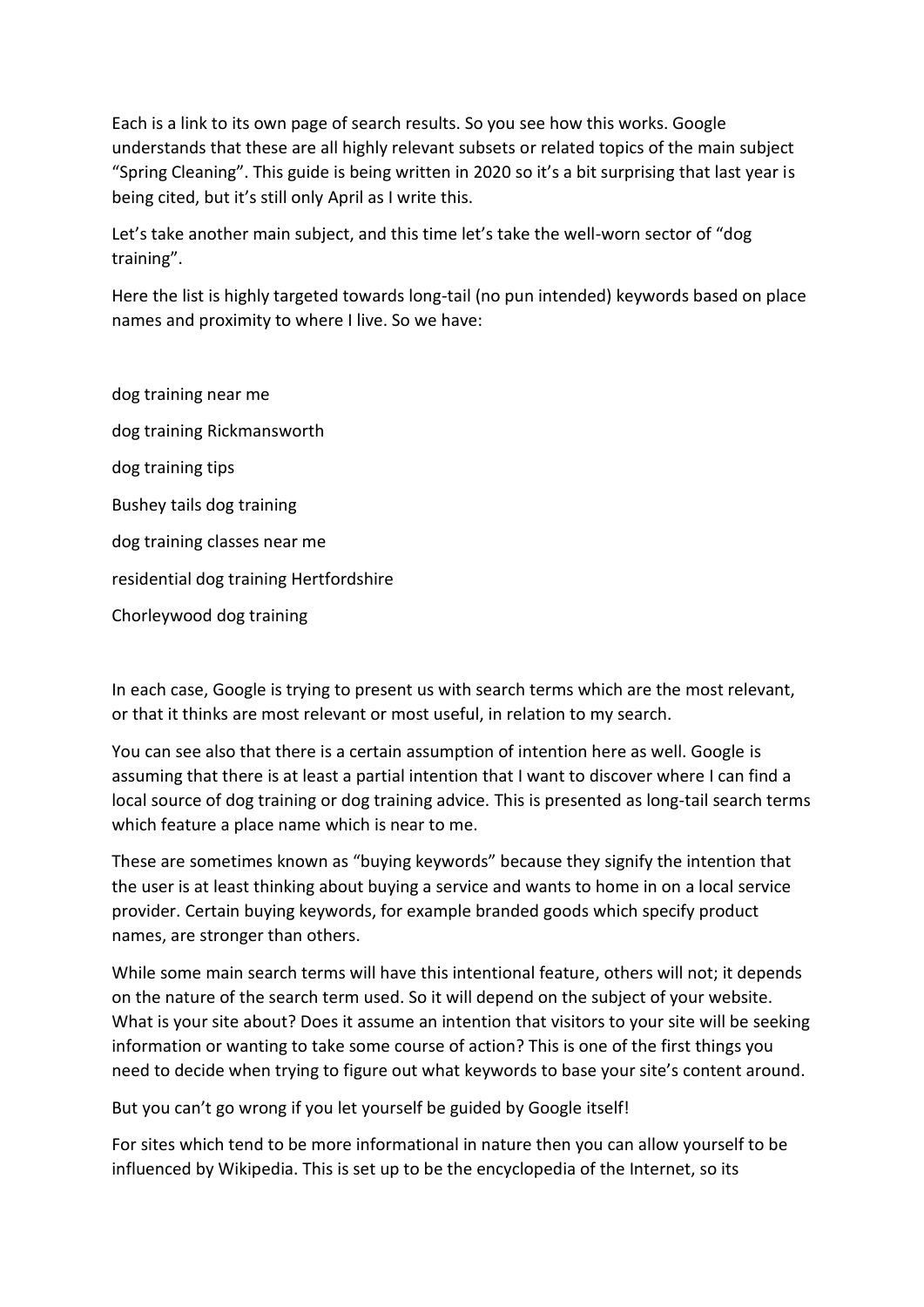ambitions are lofty indeed. Google ranks Wikipedia entries extremely highly in its search results, often at the very top position. So if Google trusts it to that extent then it means that it's perfectly safe for you to do the same.

The great thing about Wikipedia is that it actually lays out the structure of its articles in its contents section near the top of each article so you have the opportunity of picking and choosing to see the sub-headings that are relevant to your own website.

If we look at Wikipedia's own entry for Spring Cleaning then we can see this little section laid out as follows:

| <b>Contents</b> [hide] |                  |                                        |  |
|------------------------|------------------|----------------------------------------|--|
|                        | 1 Definition     |                                        |  |
|                        | 2 History        |                                        |  |
|                        |                  | 2.1 Before 1900                        |  |
|                        |                  | 2.2 War years                          |  |
|                        |                  | 2.3 Post WWII                          |  |
|                        |                  | 2.4 21st century                       |  |
|                        | 3 How dogs learn |                                        |  |
|                        |                  | 3.1 Operant conditioning               |  |
|                        |                  | 3.2 Classical conditioning             |  |
|                        |                  | 3.3 Non-associative learning           |  |
|                        |                  | 3.4 Observational learning             |  |
|                        |                  | 3.5 Cognitive Learning                 |  |
| 4 Training methods     |                  |                                        |  |
|                        |                  | 4.1 Koehler method                     |  |
|                        |                  | 4.2 Motivational training              |  |
|                        |                  | 4.3 Clicker training                   |  |
|                        |                  | 4.4 Electronic training                |  |
|                        |                  | 4.5 Model-rival training               |  |
|                        |                  | 4.6 Dominance-based training           |  |
|                        |                  | 4.7 Relationship-based training        |  |
| 5 Factors              |                  |                                        |  |
|                        |                  | 5.1 Communication                      |  |
|                        |                  | 5.2 Understanding                      |  |
|                        |                  | 5.3 Innate characteristics             |  |
|                        |                  | 6 Individualized and/or class training |  |
| 7 Specialized training |                  |                                        |  |
| 8 Tools                |                  |                                        |  |
| 9 See also             |                  |                                        |  |
| 10 Notes               |                  |                                        |  |
| 11 References          |                  |                                        |  |
|                        |                  | 12 External links                      |  |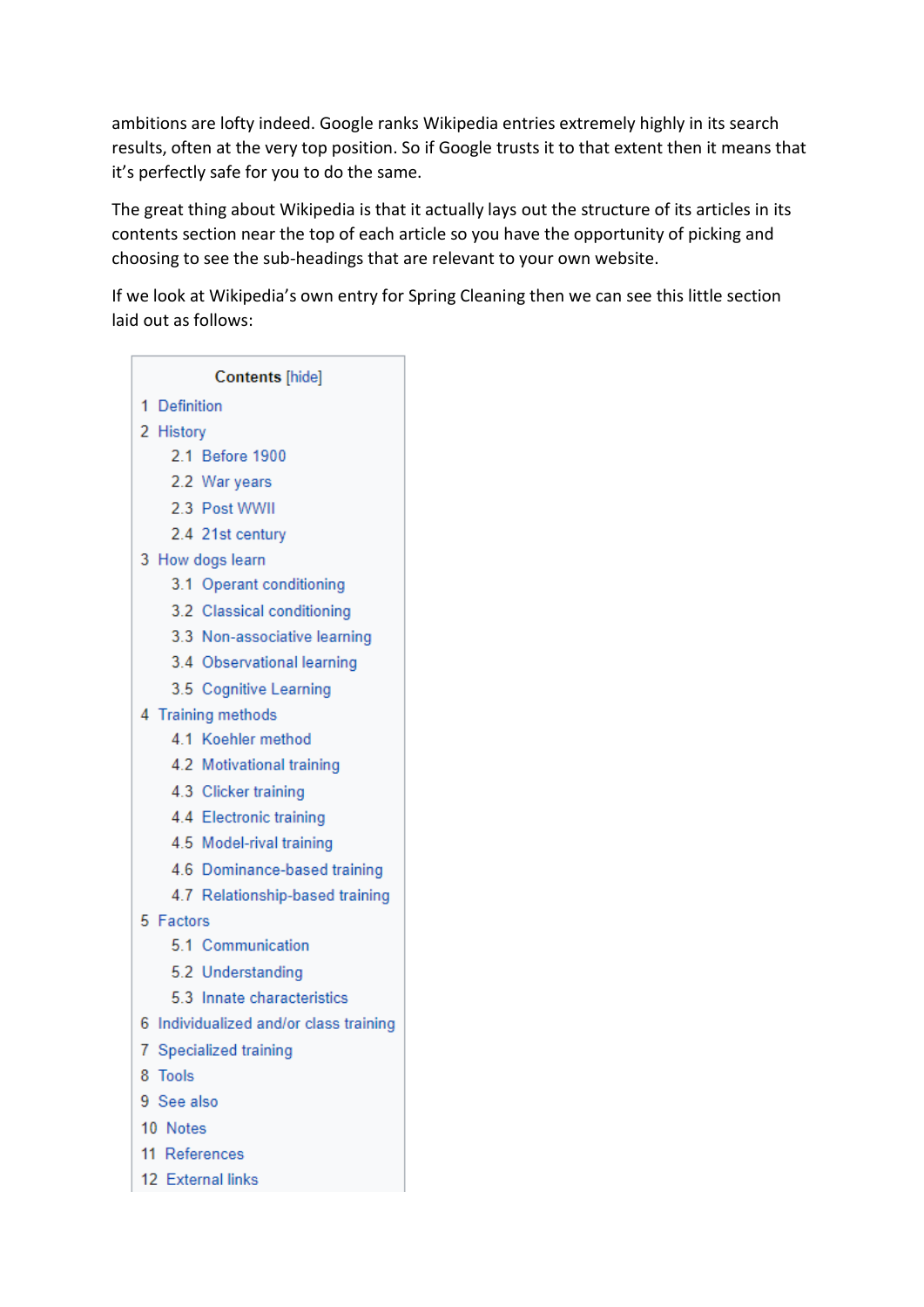As you can see, there's a huge number of sub-headings which are all relevant to the main subject and these can all be included as sections of pages in your own website or blog. The only thing I would add to this is that to make all these sub-headings true long-tail keywords you'd need to add the main keyword "dog training" to each one of these (either at the beginning or the end of the sub-heading phrase) to make it super-relevant and targeted as a long-tail keyword in its own right.

So, for example, instead of having a page optimized for the keyword "before 1900" you would use the long-tail phrase "dog training before 1900". Similarly, instead of optimizing your page for "operant conditioning" you would optimize the page for the keyword phrase "dog training operant conditioning", and so on.

If you want more content than that, you can use these sub-headings and use the full longtail keyword and repeat the process again. So this time you'll put "dog training operant conditioning" into Google and look at the keyword suggestions at the bottom of the page, and so on. Do this to all the other keyword suggestions and more keywords will appear like branches on a tree. Doing this repeatedly will give you a huge number of keyword ideas with which you can populate your website with rich, relevant content.

You can see that there is no shortage of ideas for long-tail keywords which can be used for the subject matter and content for your web pages.

We know that this is all content that Google thinks is highly relevant to your main subject matter, because the suggestions come from Google itself and from Wikipedia, which is the one information source that Google holds above all others to be valid and relevant in the information it provides.

So now you have the skeleton of your website structure, based on the long-tail keywords that you've taken from Google and Wikipedia.

#### **Content You Can Use & Content That You Can't**

Incidentally, the information that you find on Google and Wikipedia is all in the public domain, so there is no problem with copyright issues, etc. There is no copyright (nor can there ever be any copyright) on ideas, only on the finished article or content itself. So nobody can accuse you of plagiarism if you simply take ideas (or the keywords themselves) which are already in the public domain.

But – and this is extremely important – you must not apply the same reasoning to the articles and the content itself. Because if you simply copy and paste the articles that you find on Wikipedia, or anywhere else, and use these on your own site, then you will be guilty of plagiarism, and that is a very serious matter.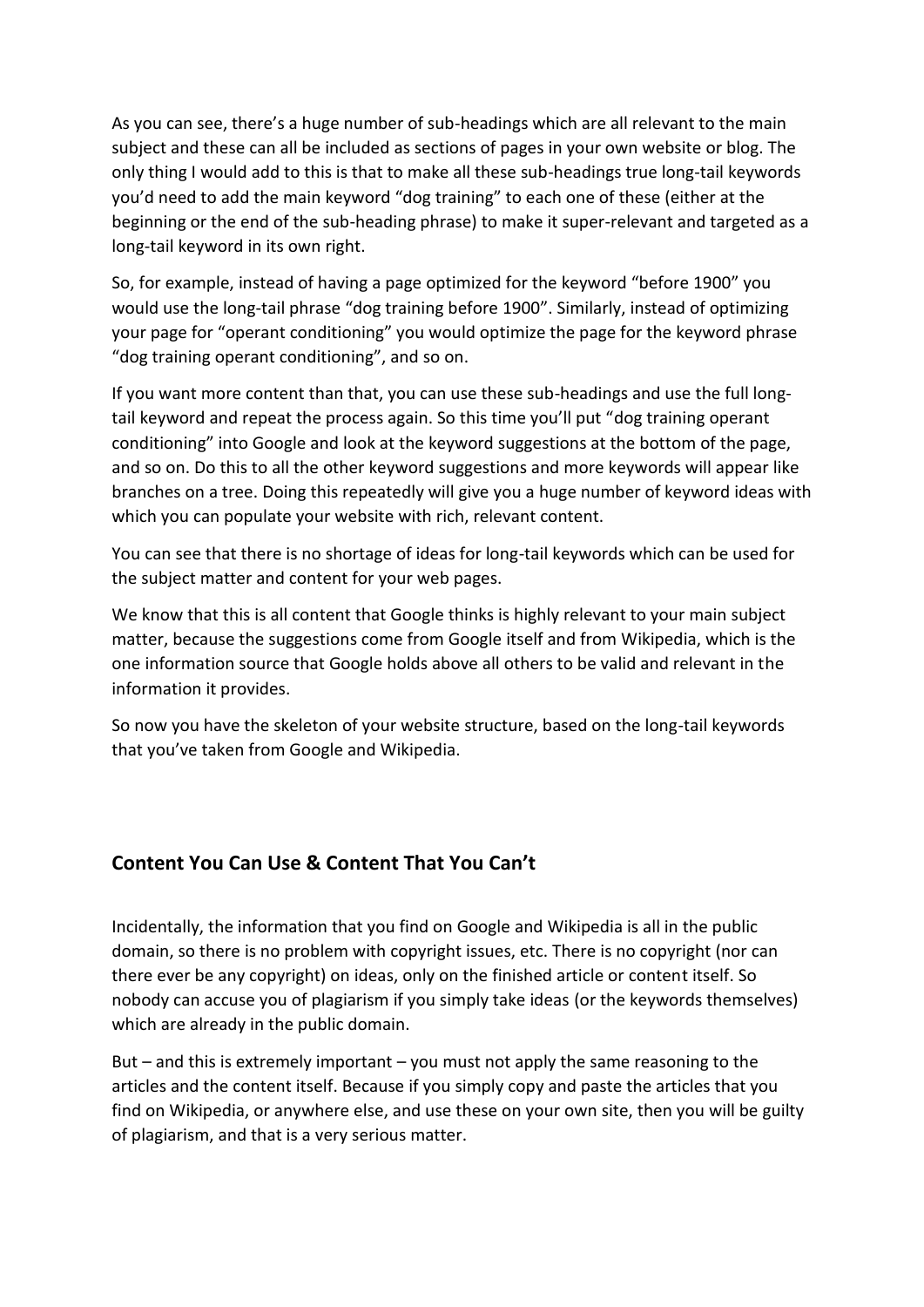Plagiarists often find themselves threatened with a lawsuit from the original writer of the content they have stolen. The matter hardly ever comes to law, and is usually settled out of court, but the price can be very steep nevertheless, both financially and in terms of sleepless nights; and it will not enhance the reputation of the plagiarist. You certainly don't want to be caught using someone else's material.

Then there is the issue of the much-discussed Google duplicate penalty. There's a lot of debate about this. At one end of the argument some people say it doesn't even exist. But at the other end you have Internet marketing experts showing you how sites with duplicate content are penalized by not appearing in the search engine results pages (SERPS) or appearing much lower down than would be the case if they did not have this duplicate content weighing on them.

Whatever your opinion on this duplicate penalty issue, it is quite clear that there are two very good reasons why you should not just copy and paste someone else's work onto your own site.

But you can have that content rewritten, so that the same things is being said but in a different way, using largely different words, but with the same central argument, and following up with the same Call-to-Action as the original (except, of course, directed at your own product or service instead of your competitor's). As I mentioned before, there can be no copyright on ideas, only the content itself. So as long as you don't copy and paste you will be fine.

This is also where I can help. I've written the content of over 300 websites so far. I'm familiar with a huge diversity of sectors and industries. I'm a professional writer and SEO. So I can extend my service of showing you the best keywords to use, by rewriting the content based on those keywords from a variety (Google loves variety) of authoritative sources.

Rewriting an article, or any length of website content, is to use different words to express the same thing and to provide the same marketing punch as the original article. If I do a search for the keywords that my primary research has identified, then I can see the top results are the most authoritative (in Google's eyes) articles based on those keywords.

I will rewrite those authoritative articles for you so that you have a completely unique and authoritative version of that on your own website! Your version will be totally unique, will not be plagiarized at all: it will be beautifully readable and unique content that you can be proud to call your own.

You may have heard of Copyscape. It's the standard go-to tool for uncovering plagiarism and duplicate content and is used by all sorts of people from writers and SEOs to marketers and lawyers who specialize in intellectual copyright law. Copyscape is the top rated resource for protecting website owners against plagiarism and copyright theft, and for ensuring that a website owner's digital property is free from unlawfully copied content.

All my written work, including my rewritten work, is guaranteed to pass Copyscape, which means that your website content will never result in claims of plagiarism or any duplicate